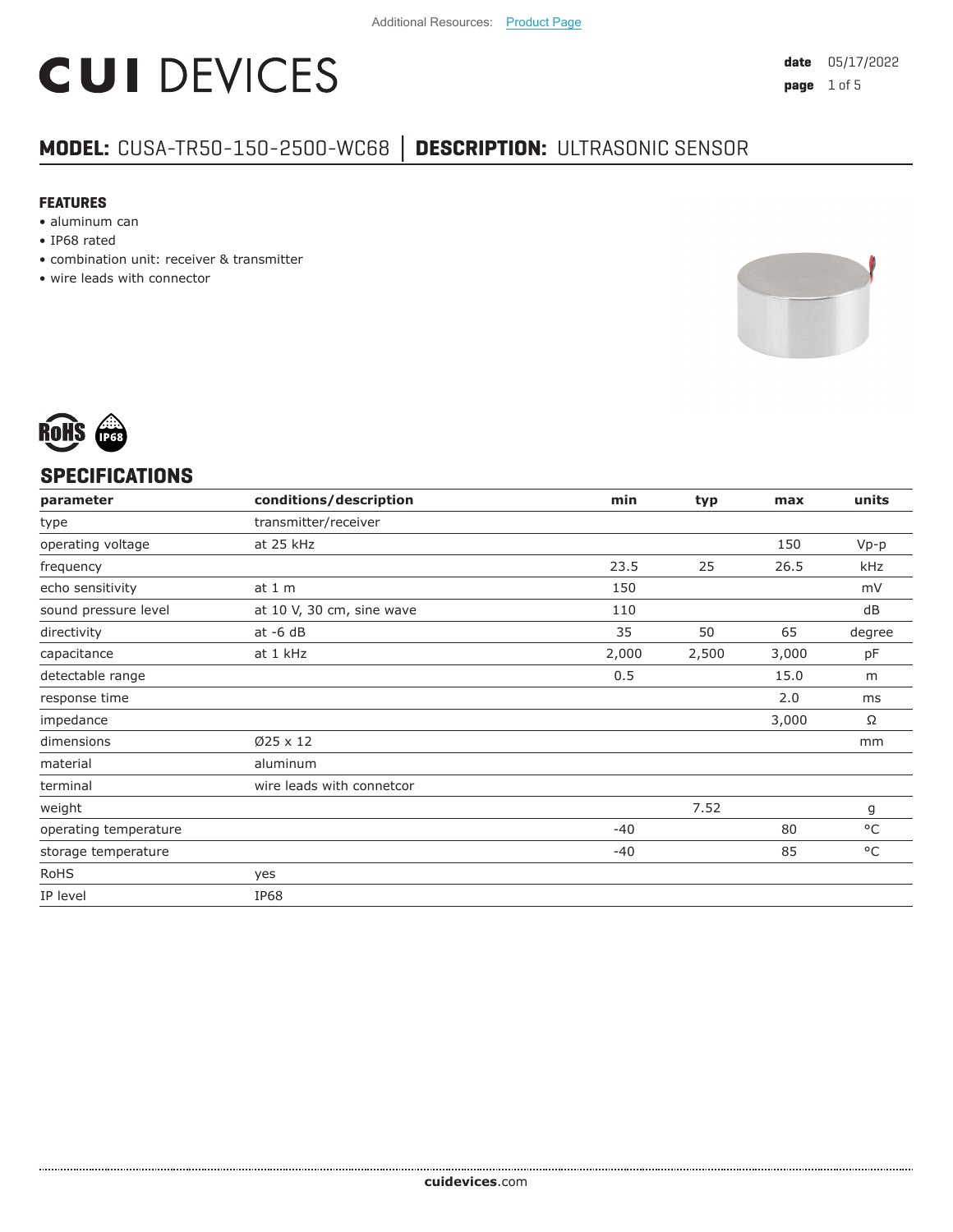#### **MECHANICAL DRAWING**

units: mm

wire: UL1571 30 AWG connector: JAM P/N JB20-02HG



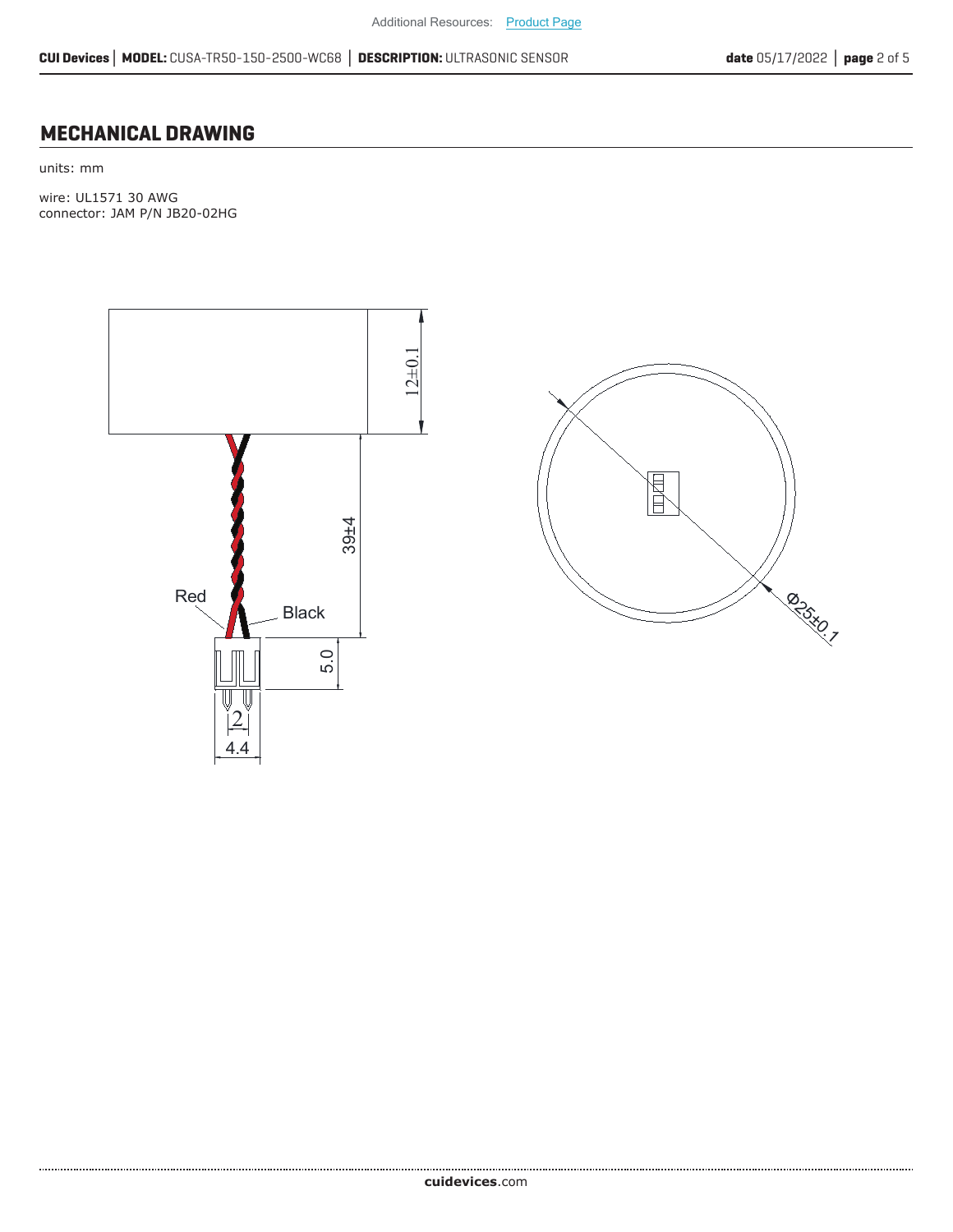#### **BEAM PATTERNS**

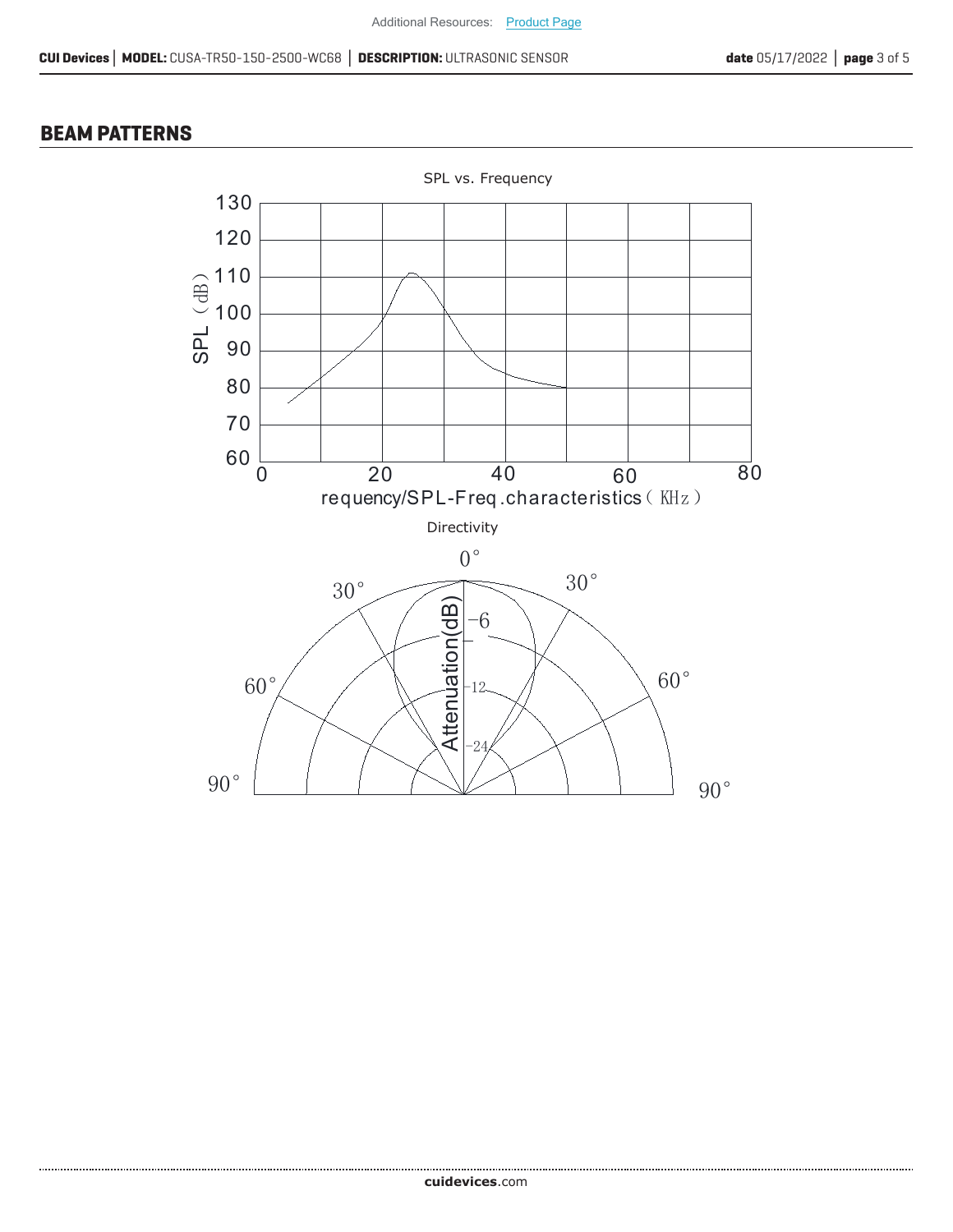#### **PACKAGING**

units: mm

Tray Size: 350 x 195 x 35 mm Tray QTY: 50 pcs per tray Carton Size: 370 x 370 x 370 mm Carton QTY: 1,000 pcs per carton